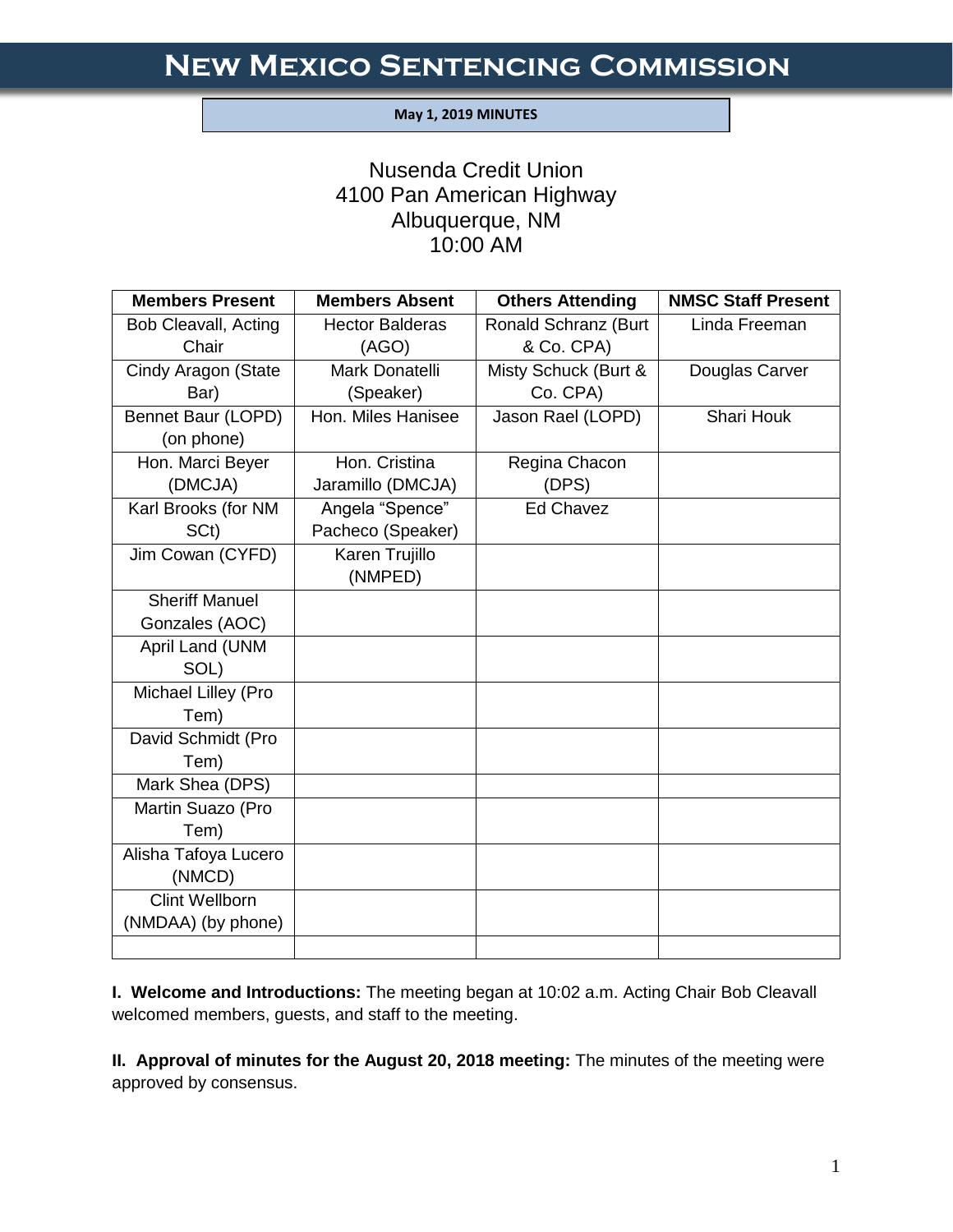## **III. Staff Report:**

- Summary of the 2019 Legislative Session: (The summary of the 2019 Legislative Session was deferred to the Legislative Committee report.)
- FY 20 Budget: Executive Director Linda Freeman noted that the Commission received an additional \$50,000 in the FY 20 budget, which would fund half of an FTE, and additional monies from contracts will enable the Commission to add a full FTE to staff.
- NMSC research projects: Executive Director Freeman informed the Commission that Commission staff is working on evaluations of the Rio Arriba Law Enforcement Assisted Diversion (LEAD) program and a LEAD program in the Pueblo of Pojoaque. She also noted that Commission staff has joined a team that has applied for a William T. Grant Foundation grant to create a juvenile and young adult pre-trial diversion program in the First Judicial District.

Finally, Ms. Freeman noted that the National Association of Sentencing Commission's annual meeting was occurring in August, and that there was funding available for five Commissioners to attend.

## **IV. FY 18 Audit Report:**

Ronald Schranz and Misty Schuck of Burt & Co. CPA gave a presentation on the FY 18 audit of the Commission. Mr. Schranz discussed the accounting standards to which the Commission was being held, and the role of the auditing team. He stated that the Commission received a clean report. He also stated that there were no findings in the separate required report examining internal controls and structures. He discussed the Commission's financial position, noted the cooperation from the Commission's staff, and that there were no material weaknesses or deficiencies.

The Commission moved to accept the audit report with no opposition to the motion.

## **V. Discussion of additional NMSC responsibilities (passage of HB 267 and HB 324):**

Douglas Carver, Deputy Director, discussed the fiscal impact statements for criminal justice bills required by HB 342, one of the two large criminal justice reform bills passed during the 2019 Legislative Session; Executive Director Freeman noted that the legislation includes a provision whereby if the Commission does not have sufficient information to project a fiscal impact, the fiscal impact statement can simply note that fact.

Mr. Carver gave an overview of the elements of HB 267, the other major criminal justice reform bill passed during the 2019 Legislative Session. Ed Chavez, former Justice of the New Mexico Supreme Court, discussed the creation of and the work of the Criminal Justice and Public Safety Task Force he chaired, which provided the framework for HB 267. The bill focused on the need for data sharing, particularly the need to break down silos between criminal justice entities; that the Sentencing Commission required additional staff support; the creation of crime reduction grants, to be awarded through criminal justice coordinating councils (CJCCs) in each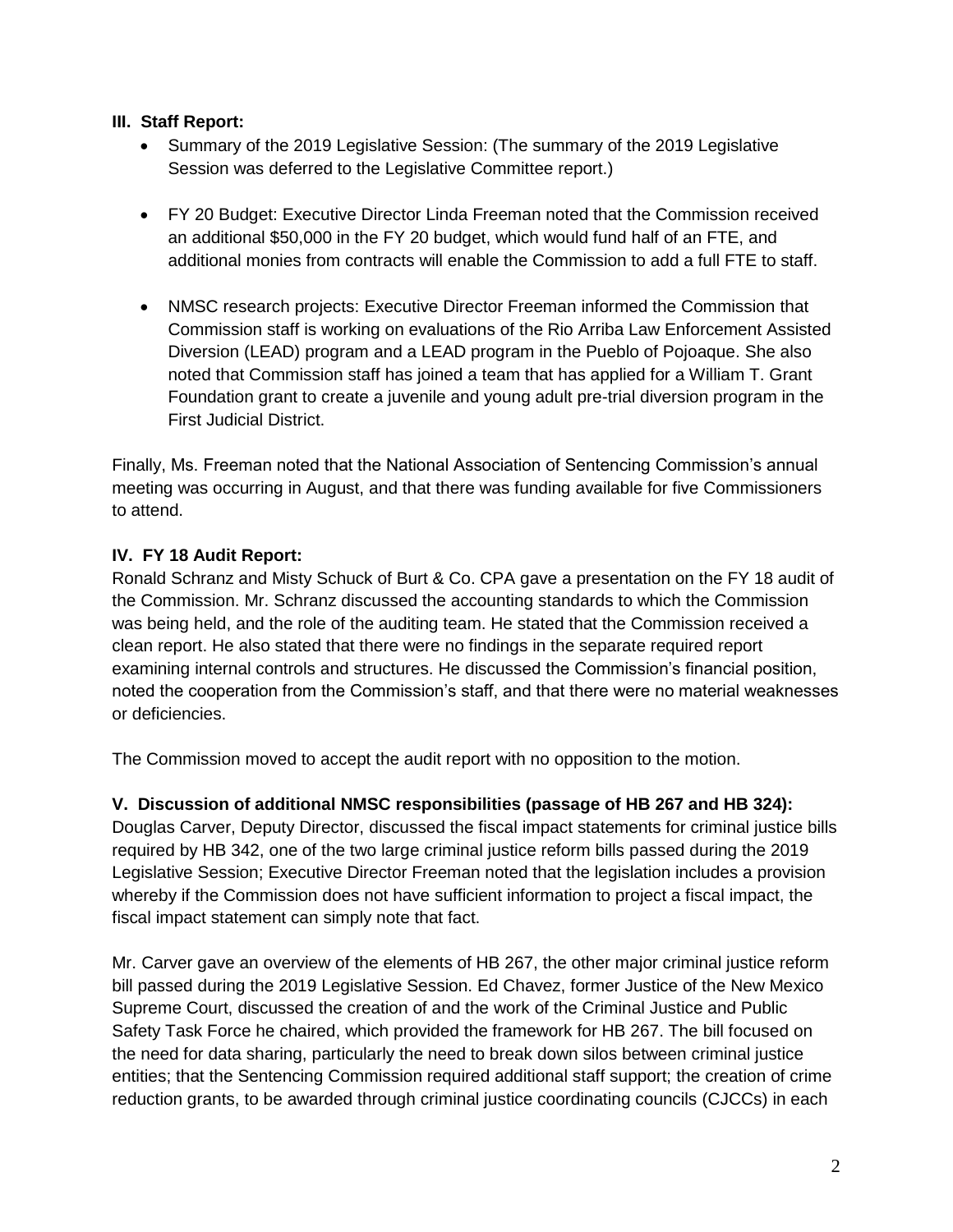judicial district; the coordinating role of the Commission; support for the Department of Public Safety in ensuring there are automated fingerprint machines throughout the state; and support for the Association of District Attorneys to increase prosecutors's discretion in the use of pre-trial diversion.

Executive Director Freeman noted that the Commission staff has been working hard since the legislation was signed looking at the monies provide and staffing needs. She stated that one FTE will be added to Commission staff to manage this process. She discussed the funding that was provided through the junior bill to fund the data sharing and crime reduction grants processes, and the initial steps that have been taken. She also discussed the need for a subcommittee of the Commission to review the grants, and that ideally this subcommittee would meet following the Commission's August meeting so grants could be awarded in September or October. She also informed the Commission that the initial work on data sharing will focus on the dissemination of the biometrically-generated state identification number across criminal justice systems

Members of the committee asked about the establishment and activity of the CJCCs; support for the CJCCs; the financing of the various proposals; how the state identification number is generated; whether there will be a focus on juvenile justice issues in the state's various criminal justice reform efforts; the RFP process; how the needs of rural communities are being met; funding for pre-trial services; and the role and responsibilities of a grants subcommittee.

It was decided to establish the Grants Committee.

## **VI. Report from the Legislative Committee:**

Martin Suazo, Chair of the Legislative Committee, updated the Commission on the work of the Committee. He noted that House Bills 267 and 342 were the most significant bills to come out of the Legislative Session. He informed the Commission that the Legislative Committee tracked 196 pieces of legislation – 38 were passed and signed by the Governor; three were vetoed by the Governor; five memorials or joint memorials were passed and signed by their respective chamber; no joint resolutions were passed; and 150 pieces of legislation did not make it through the legislative process. He also informed the Commission that the Legislative Committee had resumed the practice of voting approval or non-approval on certain pieces of legislation.

## **VII. Report from the Justice Information Sharing Council:**

Regina Chacon, Chair of the Justice Information Sharing Council (JISC), stated that while JISC has not met often, there has been significant work on the Consolidated Offender Query; a Memorandum of Understanding was signed with New Mexico Tech. This effort will be a large part of JISC's work in the coming year.

#### **VIII. Report from the Juvenile Committee:**

Bob Cleavall, Chair of the Juvenile Committee, updated the Commission on the work of the Committee. He informed the Commission that the Juvenile Committee met on April 4 and established a work plan for the year; the committee will meet in June, August, October, and